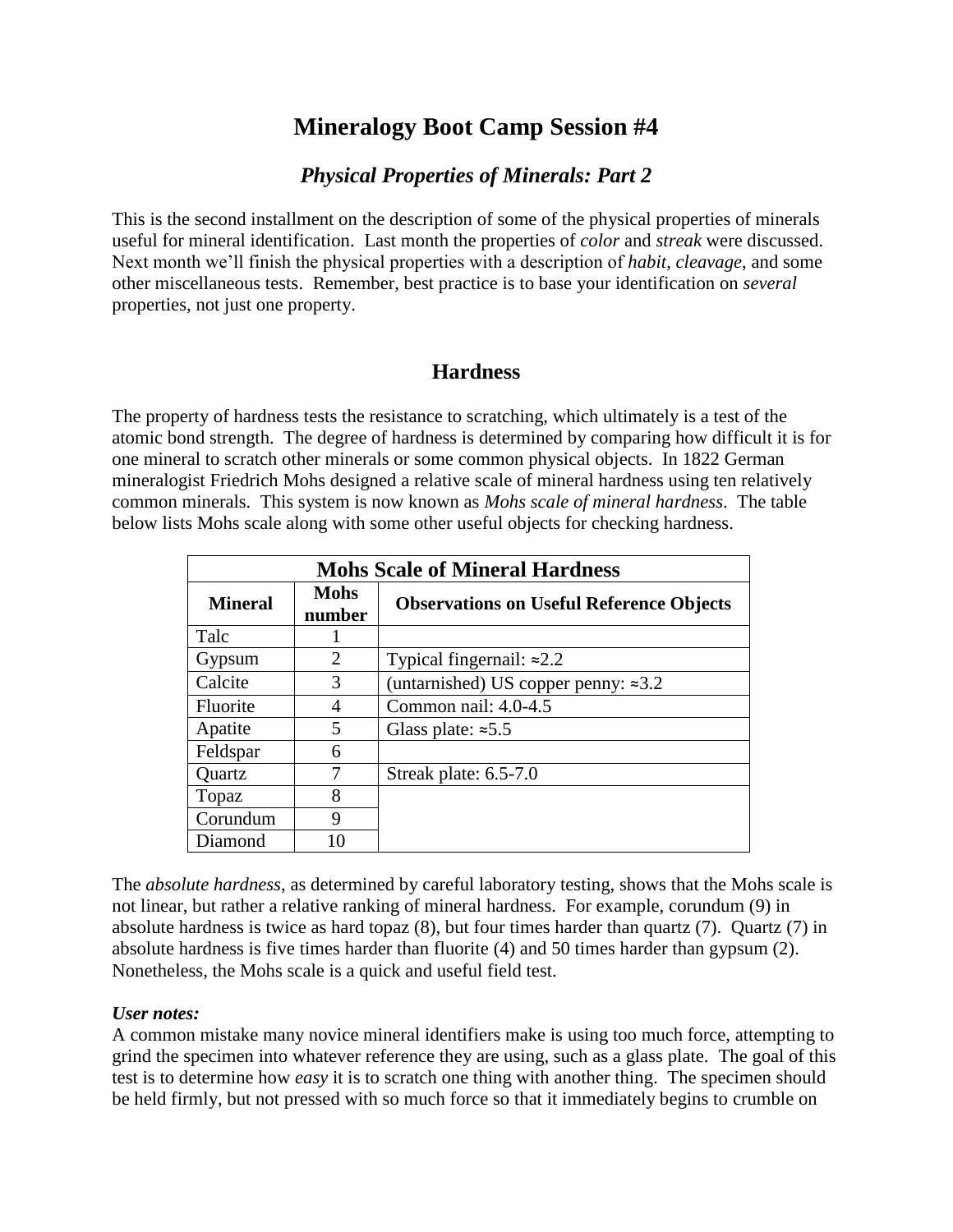the glass (or the glass is in risk of breaking). Back and forth motion is not necessary; if the specimen is going to scratch the glass, it should be apparent with just one short movement. Most minerals will exhibit a small range in hardness, depending on which crystal face is being tested (remember that the hardness numbers listed in textbooks were determined on perfect pure specimens, and your sample is probably not that). Just like deciding on the specimen color, hardness tests should be done on the freshest part because weathering can easily cause a weakening of the outer surface, giving an appearance of lower hardness. Be aware that when testing for hardness, softer minerals may leave a streak that looks like a scratch. As mentioned previously in description of the streak, use a finger to check: powders will wipe off where scratches won't be removed. Always test whatever tools you are using for your assessments: while the hardness of some are well established (like the copper penny and glass plate), pocketknives blades may range from about 4 to over 6 (despite what many handbooks state, which is 5.0-5.5). A good habit is to "reverse the testing": try to scratch specimen A with object *B*, then try to scratch object *B* with specimen *A*. This is a check to see if you're getting consistent results. If possible, get a few common minerals of known hardness (such as calcite, fluorite, and quartz) to use for testing purposes. Suitable small specimens can be acquired for low cost at the IMMG Gift Shop or at local Gem & Mineral shows. Figure 1 shows some simple materials and minerals useful for checking specimen hardness through a wide range. If the specimen you are testing consists of an aggregate of grains (like quartz sand grains cemented together making a sandstone), realize that you may be testing the strength of the *cement*, not the mineral grains themselves.



Figure 1. These are some handy tools for hardness determinations. Minerals in back row, from left to right, are fluorite (4), quartz (7), topaz (8), and corundum (9). Front row consists of #8 common nail (just over 4, as it will barely scratch fluorite), penny (3.2), and ¼-inch-thick glass plate (5.5). Note scratches in glass from previous tests.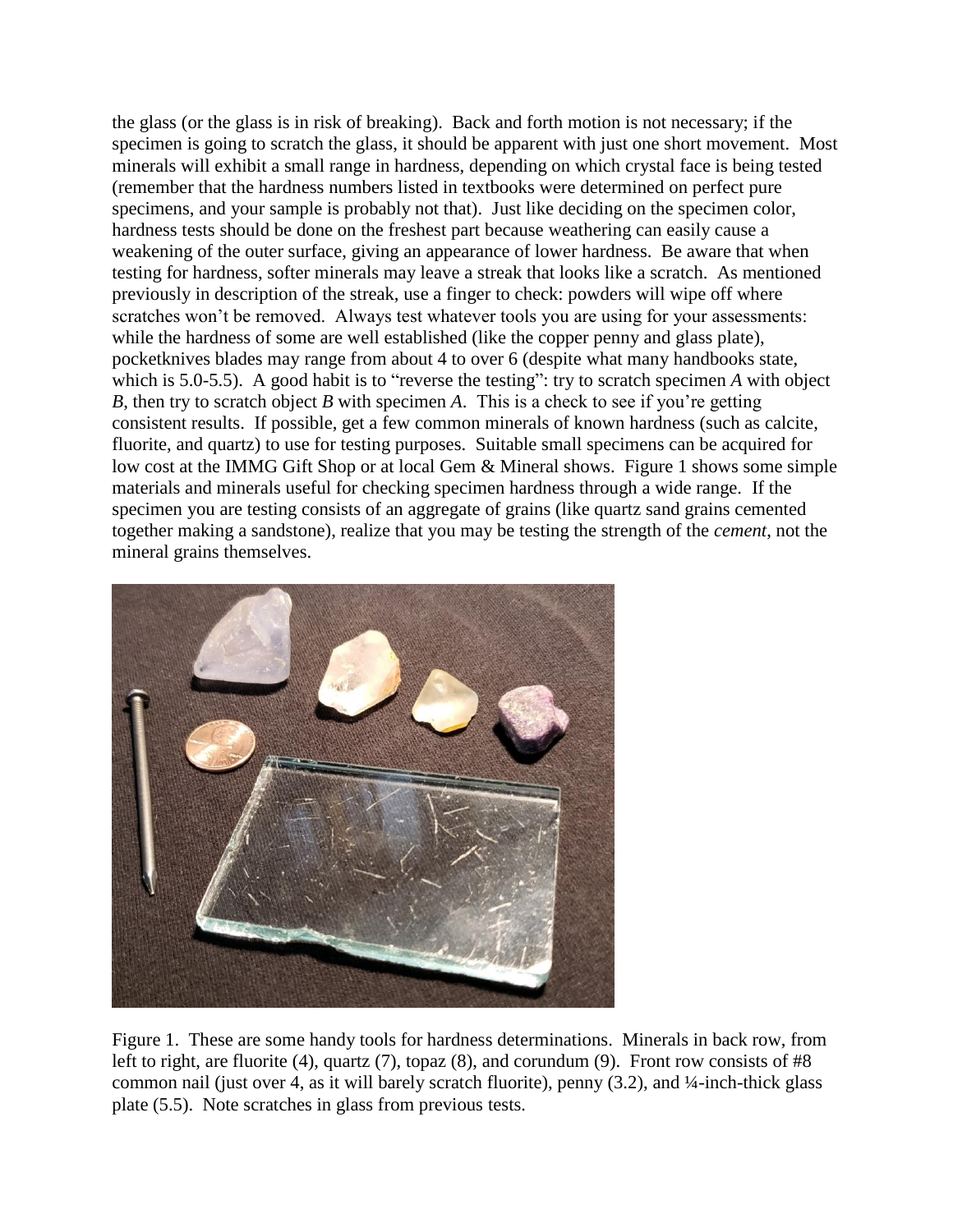## **Specific Gravity**

The specific gravity (SG) of a material is the ratio of the weight of that material to the weight of an equal volume of water. This is related to density, except that specific gravity has no units whereas density must have units prescribed (for example, grams per cubic centimeter). Specific gravity has no units because it is determined by the *ratio* of the density of the material to the density of water, which is considered to be 1 gram per cubic centimeter. This allows the units to cancel, and is thus expressed as just a number. This property depends on both the chemical composition of the mineral (what elements are present), and how the elements are packed within the atomic structure. Certain elements (like lead or iron) have a high atomic weight, leading to minerals with a higher specific gravity. How close the atoms are packed to each other, for example the tight packing of carbon atoms in diamond  $(SG = 3.5)$  compared to the looser packing of carbon in graphite ( $SG = 2.2$ ), will also influence the specific gravity. The table below lists the specific gravity of some relatively common minerals, listed from relatively low (gypsum) to relatively high (copper).

| <b>Average Specific Gravity for Some Common Minerals</b> |     |                 |          |  |          |     |  |           |     |  |  |  |
|----------------------------------------------------------|-----|-----------------|----------|--|----------|-----|--|-----------|-----|--|--|--|
| Gypsum                                                   |     | <b>Fluorite</b> | $\Omega$ |  | Corundum | 4.0 |  | Magnetite | 5.2 |  |  |  |
| <b>Ouartz</b>                                            | 2.7 | Hornblende      | 3.2      |  | Barite   | 4.5 |  | Galena    |     |  |  |  |
| Dolomite                                                 | 2.9 | lopaz           | 3.5      |  | Pyrite   | 5.0 |  | Copper    | 8.9 |  |  |  |

#### *User notes:*

Specific gravity is a property that takes practice in order to develop a sense of what typical minerals feel like in your hand ("calibrate your wrist" with specimens of known specific gravity). With experience, one can estimate the specific gravity to within the closest 1.0 value without difficulty. The best method is to use specimens of approximately the same size (volume) to make comparisons. See Figure 2 for an example where the specimens are all about the same weight, so the specific gravity expresses itself by differences in volume. As with hardness, there's often a small range of specific gravity values for a particular mineral. If the sample is a mixture of two (or more) minerals, the overall specific gravity will be somewhere between the values for the minerals present. For example, if the specimen is half quartz  $(SG = 2.7)$  and half barite ( $SG = 4.5$ ), the overall specific gravity is likely to be something close to 3.5.